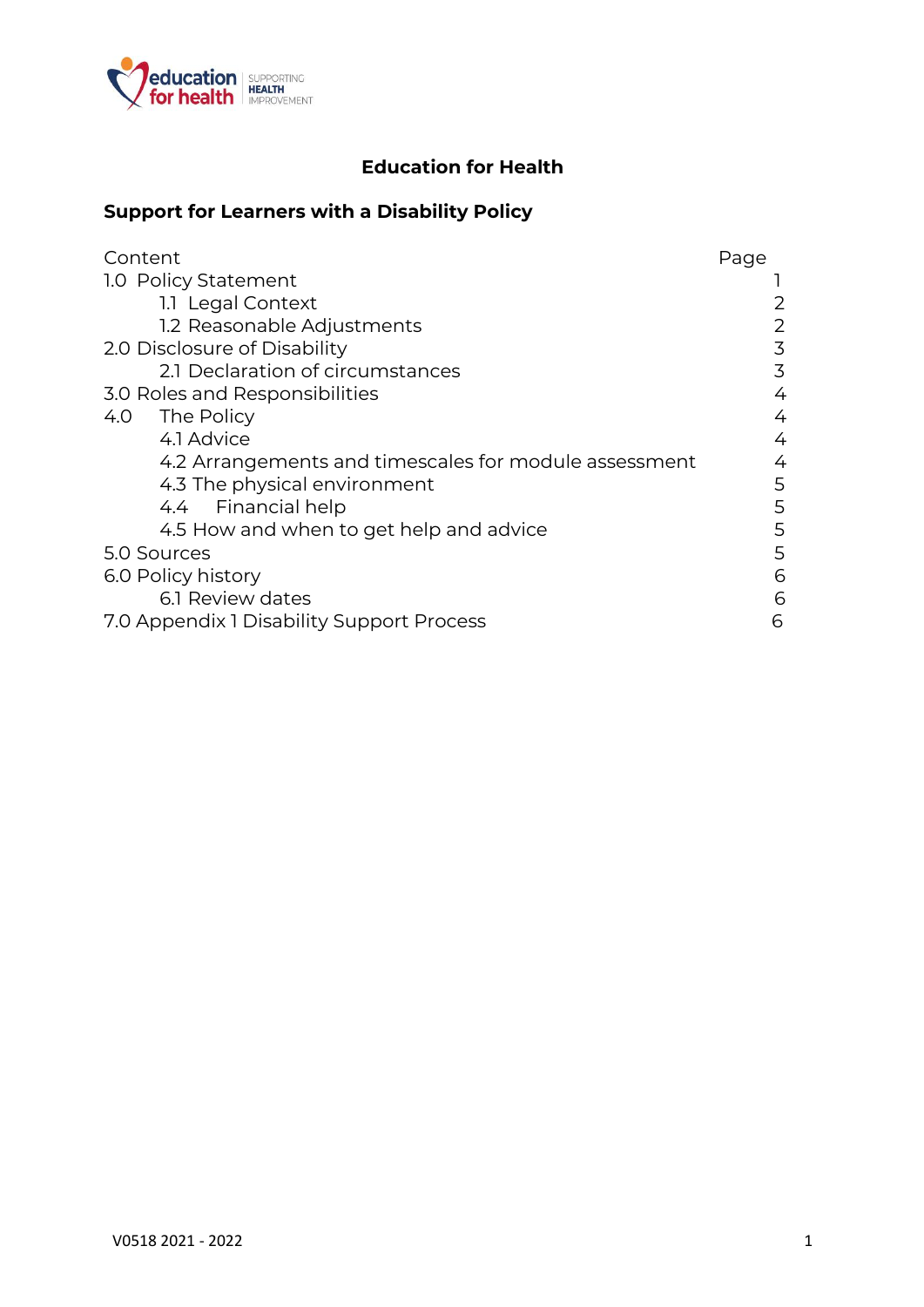

### **1. Policy Statement**

#### **Introduction**

Education for Health is committed to equality of opportunity and aims to provide an inclusive environment for their learners which is free from discrimination and enable them to reach their highest potential. This policy sets out Education for Health's obligations under the Disability Act. It outlines EfH' approach to identifying and supporting learners with disabilities.

#### **1.1 Legal Context**

For this policy the following definition of a disability will apply as set out in the Equality Act (2010):

Definition of disability under the Equality Act (2010)

A person is disabled under the Equality Act (2010) if they have a physical or mental impairment that has a 'substantial' and 'long-term' negative effect on their ability to carry out normal daily activities.

The effect of the impairment is long term if it has lasted for 12 months; it is likely to last for at least 12 months; or is likely to last for the rest of the person's life. Physical or mental impairments include hidden conditions such as, dyslexia, epilepsy, and depression. It is deemed unlawful to discriminate against disabled learners in relation to education. With regards to Education, The Equality Act (2010) stipulates that:

It is against the law for a school or other education provider to treat disabled learners unfavourably. This includes:

- direct discrimination, for example refusing admission to a learner or excluding them because of disability
- indirect discrimination, for example only providing application forms in one format that may not be accessible
- discrimination arising from a disability, for example a disabled learner/pupil is prevented from going outside at break time because it takes too long to get there
- harassment, for example a teacher shouts at a disabled learner for not paying attention when the learner's disability stops them from easily concentrating
- victimisation, for example suspending a disabled learner because they've complained about harassment

It is unlawful to discriminate against learners through the following processes:

- admissions
- provision of education
- exclusions
- access to funding, facility of other services

#### **1.2 Reasonable adjustments**

The Equality Act (2010) states that an education provider has a duty to make 'reasonable adjustments' to make sure disabled learners are not discriminated against. These changes could include providing extra support and aids (like specialist teachers or equipment). The Equality Act places Education for Health under a duty to ensure reasonable adjustments are made to support disabled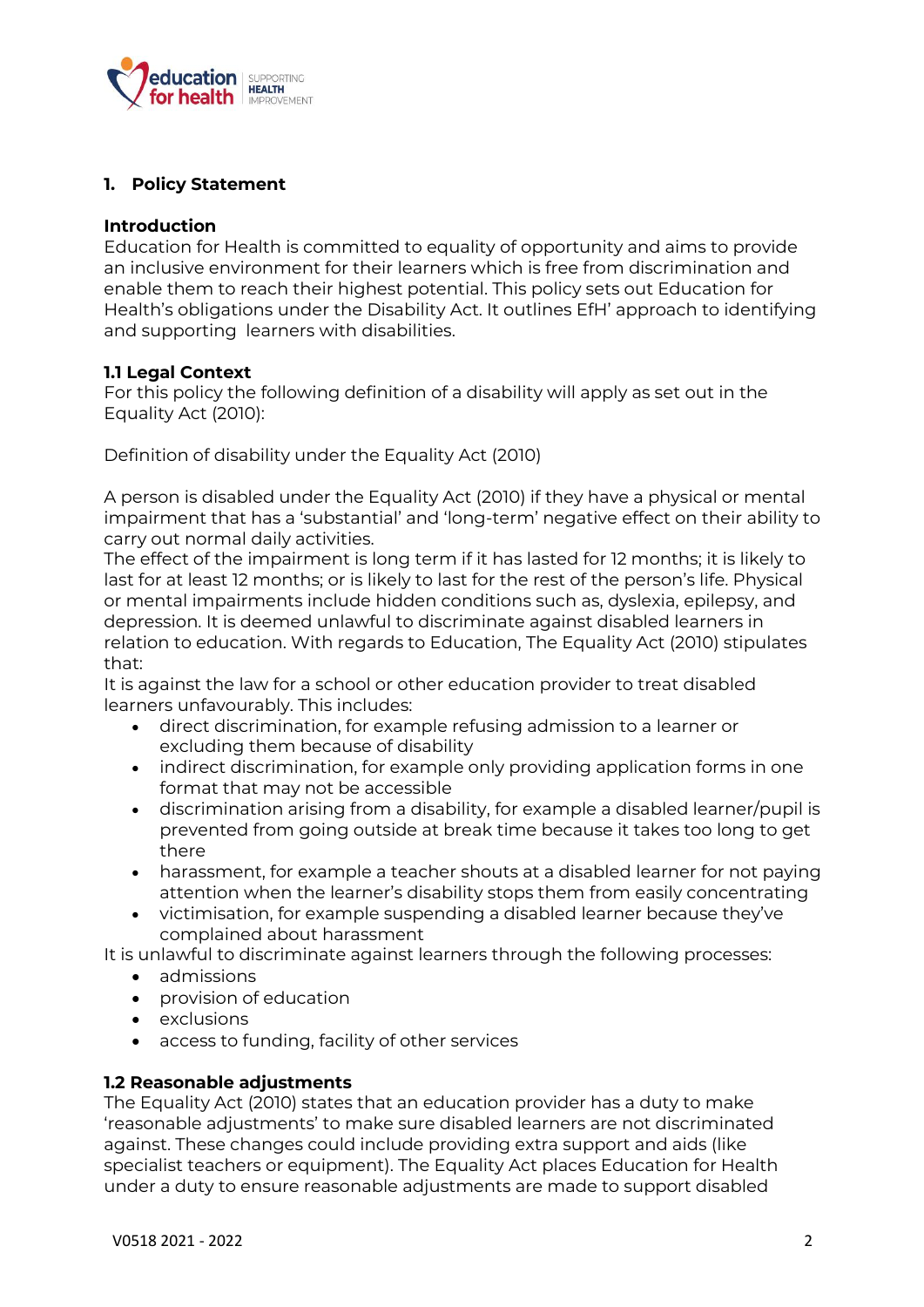

learners to reach their highest potential and to ensure that they are not disadvantaged in comparison to other learners.

Education for Health recognises its responsibility to make provision as accessible as possible and aims to do this by using inclusive approaches to their provision and ensure reasonable adjustments are in place for their learners.

Education for Health is committed to equality of opportunity. We aim to provide a learning environment that is free from unfair discrimination and to ensure that all learners, staff, and others associated with Education for Health are treated with dignity, respect, and equity. We welcome applicants with varied experiences and different backgrounds and are committed to ensuring that no learner with potential is deterred from applying. This includes learners who have a longer-term condition that has an adverse effect upon their day-to-day lives (Office for Disability Issues, 2011).

We adopt a flexible, supportive approach and will work with our learners on an individual basis to help identify and address potential obstacles to study and assessment. We will make all reasonable adjustments to provide the support and facilities to address obstacles and enhance the learner's learning experience. This includes support if circumstances change during their studies.

This policy outlines how Education for Health supports its learners with disabilities.

### **2. Disclosure of disability**

Although learners are encouraged to disclose their disability at commencement of their programme of studies so that reasonable adjustments can be made, they can also disclose their disability at any point during their studies. However, in some cases supporting evidence may be required to help in understanding the learner's support needs, for example, where disclosure relates to an unseen disability.

#### **2.1 Declaration of circumstances – Including changes in circumstances**

EfH are only able to offer support for circumstances that learners tell us about, and we can only act on the information provided by the learner. So, we encourage learners to fully declare their circumstances so that we can consider how best to offer support.

Any discussions regarding disability will be treated with sensitivity and confidentiality. Any information provided will only be used to help us assist with the learner's studies and will not be made available to any other organisation without prior consent. For Education for Health to consider evidence and put assessment adjustments in place, please note that we will need to record and share some information regarding disability with some members of staff and module support tutors (associates). Further below is a flowchart that outlines our process for providing learners with support.

We recognise that if learners have a disability, there may be times when they feel they need further support. This may be, for example, for an acute episode or a serious worsening of a condition. In this case, learners should follow the instructions below: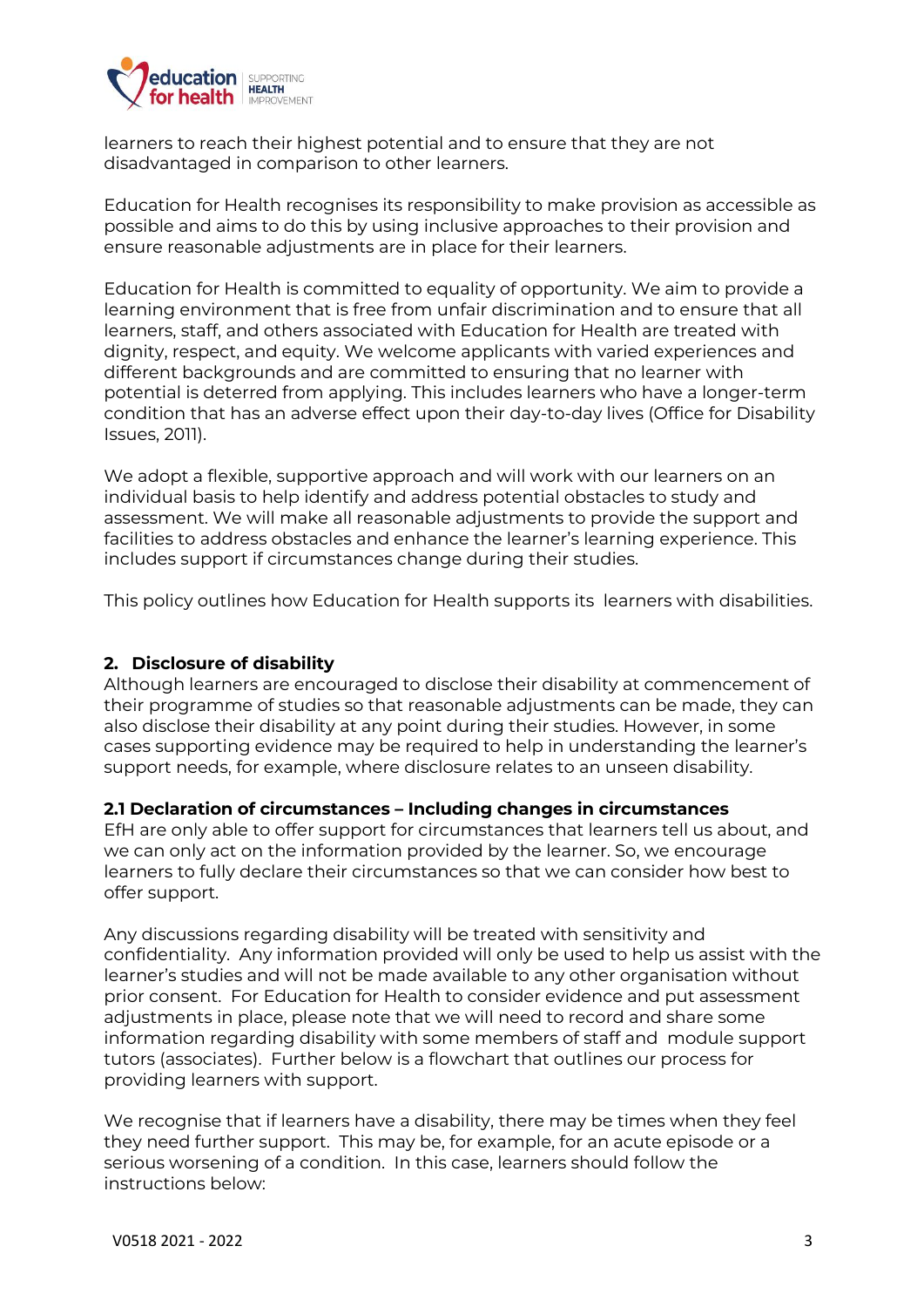

If undertaking a short course or programme accredited by The University of Hertfordshire - Learners may wish to apply for Serious Adverse Circumstances. Please contact Learner support so that we can discuss this. Please note that we will normally only accept applications for Serious Adverse Circumstances that relate to a disability or longer-term condition if you have previously informed us about these circumstances. Further information is provided in the Serious Adverse Circumstance process outlined on your course page.

### **3. Roles and Responsibilities**

### **Education for Health**

Education for Health is legally responsible for ensuring that its duties under the Equality Act are properly discharged. All staff are expected to operate within the parameter of this policy and any additional guidance.

The success of the support provided by EfH relies on the full participation of the learner. Every learner's needs are different. We will therefore support learners on an individual basis, with sensitivity and appropriately based on their individual circumstances.

Our designated Lead for **learners with Disabilities** and Learner support Team provide advice and information and coordinate arrangements for learners. To discuss your circumstances please contact Learner support on 01926 838969 or [learnersupport@educationforhealth.org.](mailto:learnersupport@educationforhealth.org) 

#### **Learners' Responsibilities**

Please contact us **as early as possible about your circumstances** so that we can organise suitable support and any adjusted arrangements with you in good time. This includes letting us know as soon as possible **if your circumstances change**, such as if you develop a disability after you have begun your studies.

## **4. The Policy**

### **4.1 Advice**

EfH will offer advice on:

- Choice of module(s) short courses and/or programme of study
- Study and assessment arrangements
- Sources of support with coursework
- Accessing learning needs assessment.

#### **4.2 Arrangements and timescales for module assessment**

We may also be able to organise adjusted arrangements for module assessment. If learners have a disability that affects their ability to perform reading and writing tasks, they will usually be provided with some additional time for assessments including coursework. Depending on individual circumstances, adjusted arrangements may also include notifying markers of information relevant to the submitted work.

V0518 2021 - 2022 4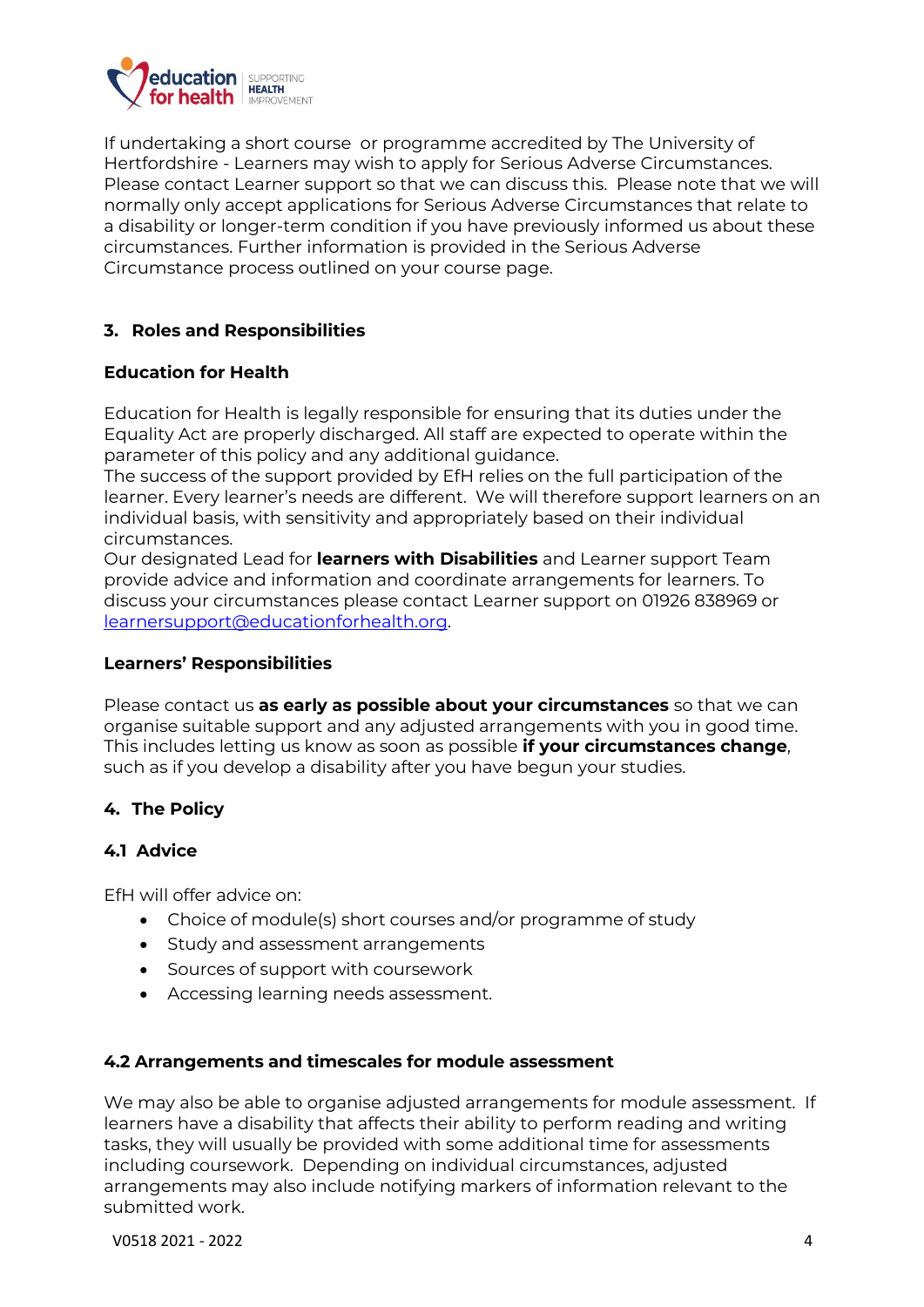

For appropriate adjustments to be made, we will ask the learner to provide us with medical or other supportive evidence of their disability. We will use the information in the evidence to determine what arrangements to make, such as how much additional time could be provided. If the learner has a Specific Learning Difficulty (SpLD) such as dyslexia, we will ask them to provide a copy of a diagnostic assessment report from an educational psychologist or other appropriately qualified independent professional. This assessment will need to have been carried out when the individual was 16 years old or after. We can provide advice on how to organise this kind of assessment and have also listed some sources of further information below. Once we have received evidence, we will organise any appropriate adjustments to assessment arrangements and will write to confirm this.

For us to be able to organise adjusted arrangements for assessment, we will normally need to receive evidence **at least four weeks** before the coursework submission date. Please note that we cannot make retrospective arrangements for assessment, i.e., for deadlines that have already passed, unless the learner can show an exceptional, valid reason for not having declared their circumstances and provided evidence for them earlier.

### **4.3 The physical environment**

We are working towards making our buildings more accessible. If learners have impaired mobility, please be aware that not all the buildings used for our training are fully accessible. If this is likely to affect access to the building, please contact us at the earliest possible opportunity to discuss your circumstances. Many aspects of our learning material are presented online for example webinars and live sessions. We are working to ensure that support in this environment is also made available on request where possible.

### **4.4 Financial help**

Learners may be eligible for a Disabled Students Allowance (DSA). This is a public grant available to meet certain additional costs of higher education study arising from disability, a medical condition, or a Specific Learning Difficulty. DSA is a complex area, and we advise you to visit the government website for further information: [https://www.gov.uk/disabled-students-allowances-dsas.](https://www.gov.uk/disabled-students-allowances-dsas) Education for Health are not able to give advice regarding DSA.

### **4.5 How and when to get help and advice**

Learners are asked to get in touch with EfH as soon as possible to discuss their circumstances and learning needs, preferably before registration for a module or programme or as soon as possible after a change in circumstances. This will provide all of us with more time to consider what support would be most helpful and we will also have more time to make any necessary arrangements. Some services take time to arrange, and we want to ensure we have enough notice to have arrangements in place for the start of the module or assessment whenever possible.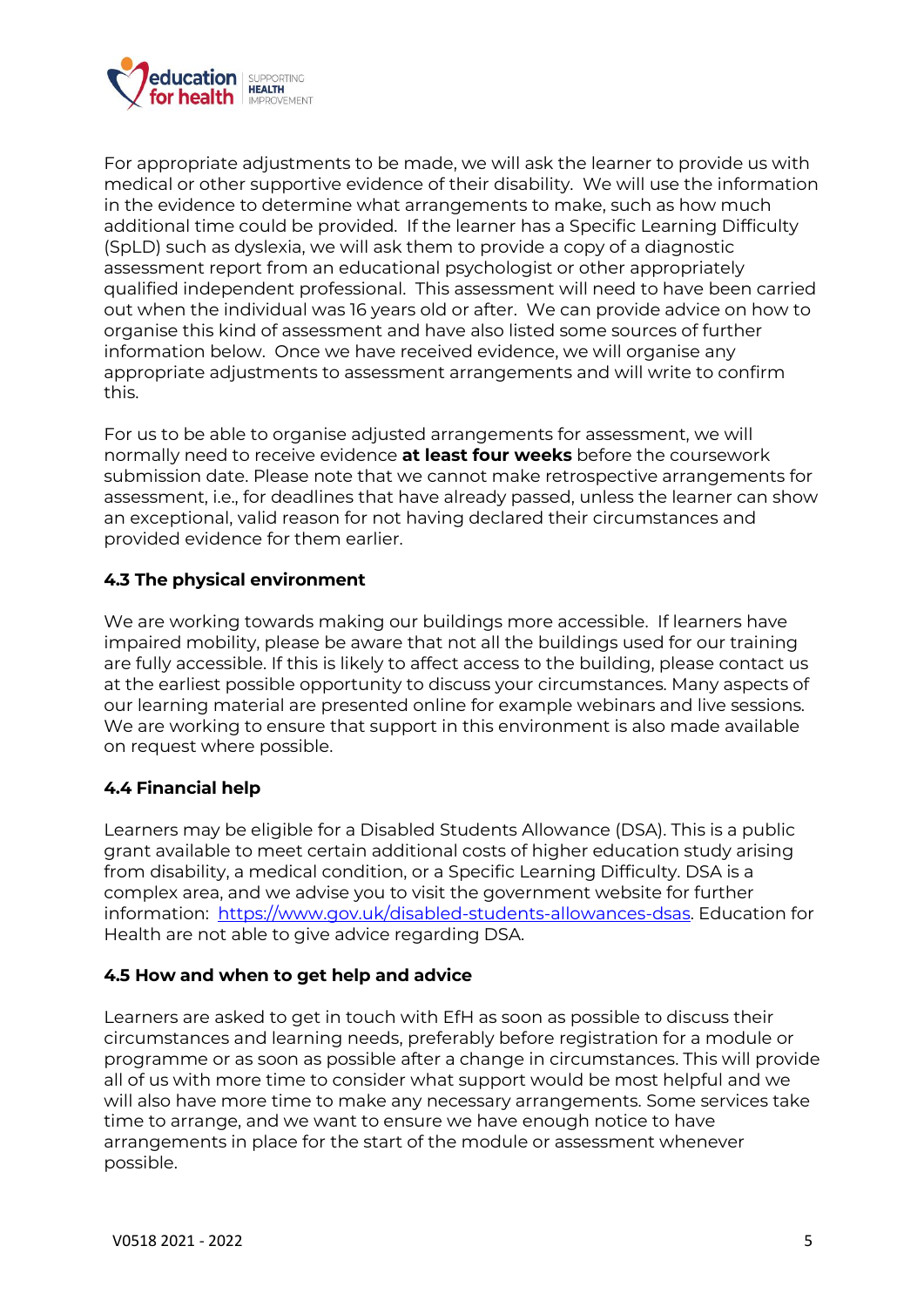

### **5. Sources**

Disability Rights UK: [www.disabilityrightsuk.org](http://www.disabilityrightsuk.org/) Dyslexia Action: [www.dyslexiaaction.org.uk](http://www.dyslexiaaction.org.uk/) Support for Learners with Dyslexia- [www.dyslexia.uk.net](http://www.dyslexia.uk.net/) British Dyslexia Association: [www.bdadyslexia.org.uk](http://www.bdadyslexia.org.uk/) Office for Disability Issues (2011) *Equality Act 2010 Guidance* [online]. Available from: [https://www.gov.uk/government/uploads/system/uploads/attachment\\_data/file/570](https://www.gov.uk/government/uploads/system/uploads/attachment_data/file/570382/Equality_Act_2010-disability_definition.pdf) [382/Equality\\_Act\\_2010-disability\\_definition.pdf](https://www.gov.uk/government/uploads/system/uploads/attachment_data/file/570382/Equality_Act_2010-disability_definition.pdf) [Accessed 16 June 2017].

#### **6.Policy History**

Last updated: November 2017 Link to policies webpage added May 2018 Policy Updated: April 2022

#### 6.1 **Review Date**

April 2023